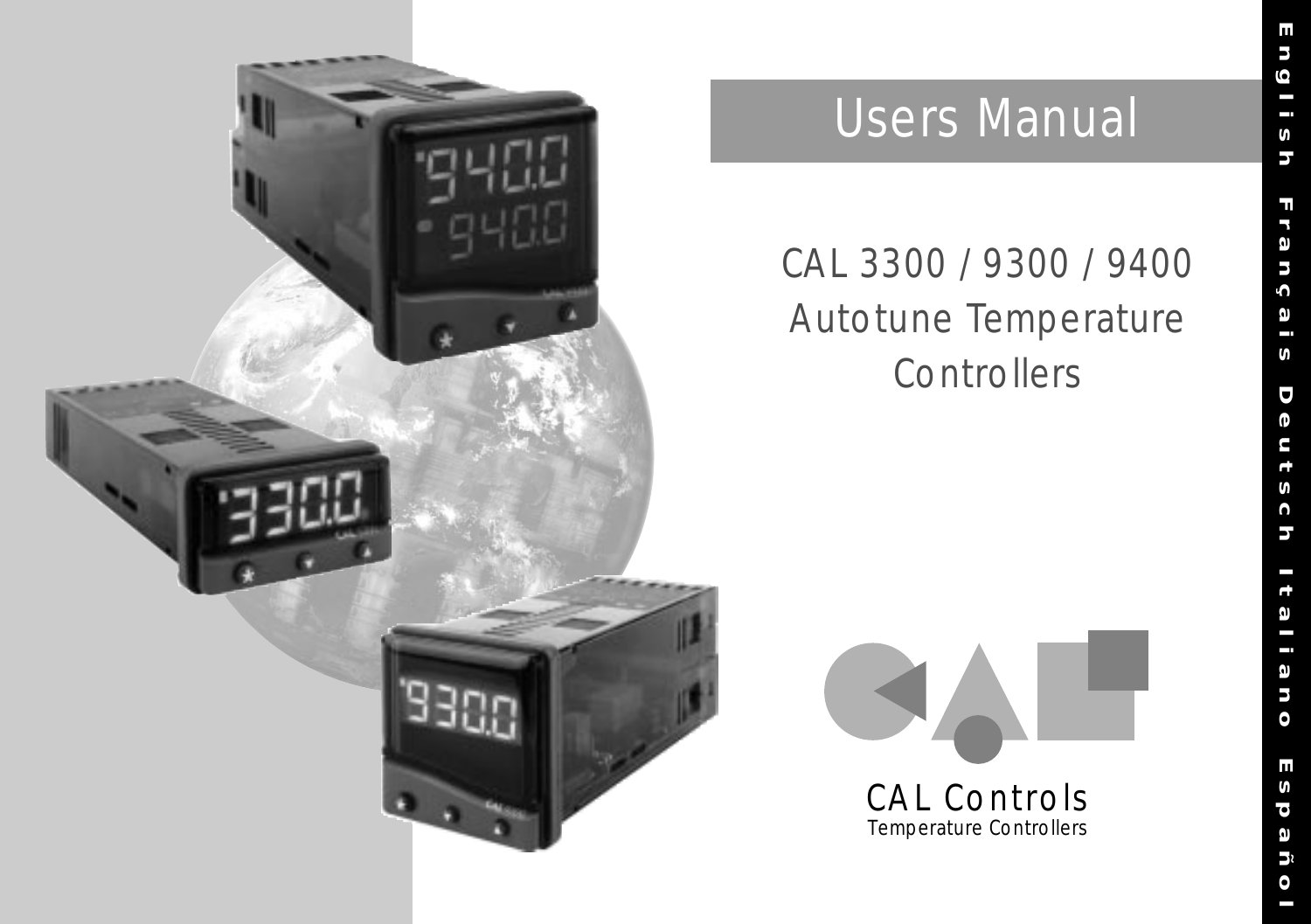| <b>FUNCTIONS MENU</b>            | 3              |
|----------------------------------|----------------|
| <b>GETTING STARTED</b>           | $\overline{4}$ |
| Initial Set-up                   | $\overline{4}$ |
| <b>AUTOTUNE</b>                  | $\overline{4}$ |
| Tune or tune at setpoint program | 5              |
| PROPORTIONAL CYCLE-TIME          | 5              |
| Cycle-time recommendations       | 5              |
| <b>PROGRAMMER</b>                | 5              |
| Ramp-Soak                        | 5              |
| <b>SECOND SETPOINT (SP2)</b>     | 6              |
| Error messages                   | 6              |
| <b>FUNCTION LIST</b>             | $\overline{7}$ |
| Level 1                          | $\overline{7}$ |
| Level <sub>2</sub>               | $\overline{7}$ |
| Level 3                          | 8              |
| Level 4                          | 9              |
| <b>MECHANICAL INSTALLATION</b>   | 9              |
| DIN panel cut-out                | 9              |
| Mounting                         | 9              |
| Cleaning                         | 9              |
| <b>ELECTRICAL INSTALLATION</b>   | 10             |
| Sensor selection                 | 11             |
| <b>SPECIFICATION</b>             | 11             |
| <b>SAFETY AND WARRANTY</b>       | 12             |

# **INDEX INSTRUMENT PANEL FEATURES**

This page can be photocopied and used as a visual aid and bookmark when **!** working in other parts of the manual.







**Green Display:** Process temperature or program **Function/Option Orange Display:** Setpoint temperature or program **Option (9400 only) Green LED:** Setpoint 1 output indicator **Red/Orange LED:** Setpoint 2 output indicator

#### **ADJUSTMENTS**

To enter or exit **program mode**: Press ▲ ▼ together for 3 seconds To scroll through **functions**: Press ▲ or ▼ To change **levels** or **options**: Press ✱ ▲ together or ✱ ▼ together To view setpoint: Press  $*$ To increase setpoint: Press  $★$  ▲ together To decrease setpoint: Press  $\star$  ▼ together To reset an alarm or fault condition: Press ▲ ▼ together briefly

Notes: If in difficulty by becoming "lost" in program mode, press **▲** and **▼** together for 3 seconds to return to display mode, check the INSTRUMENT ADJUSTMENTS above and try again.

> When in program mode, after 60 seconds of key inactivity the display will revert to either **inPt : nonE** or, if the initial configuration has been completed, the measured value. Any settings already completed will be retained.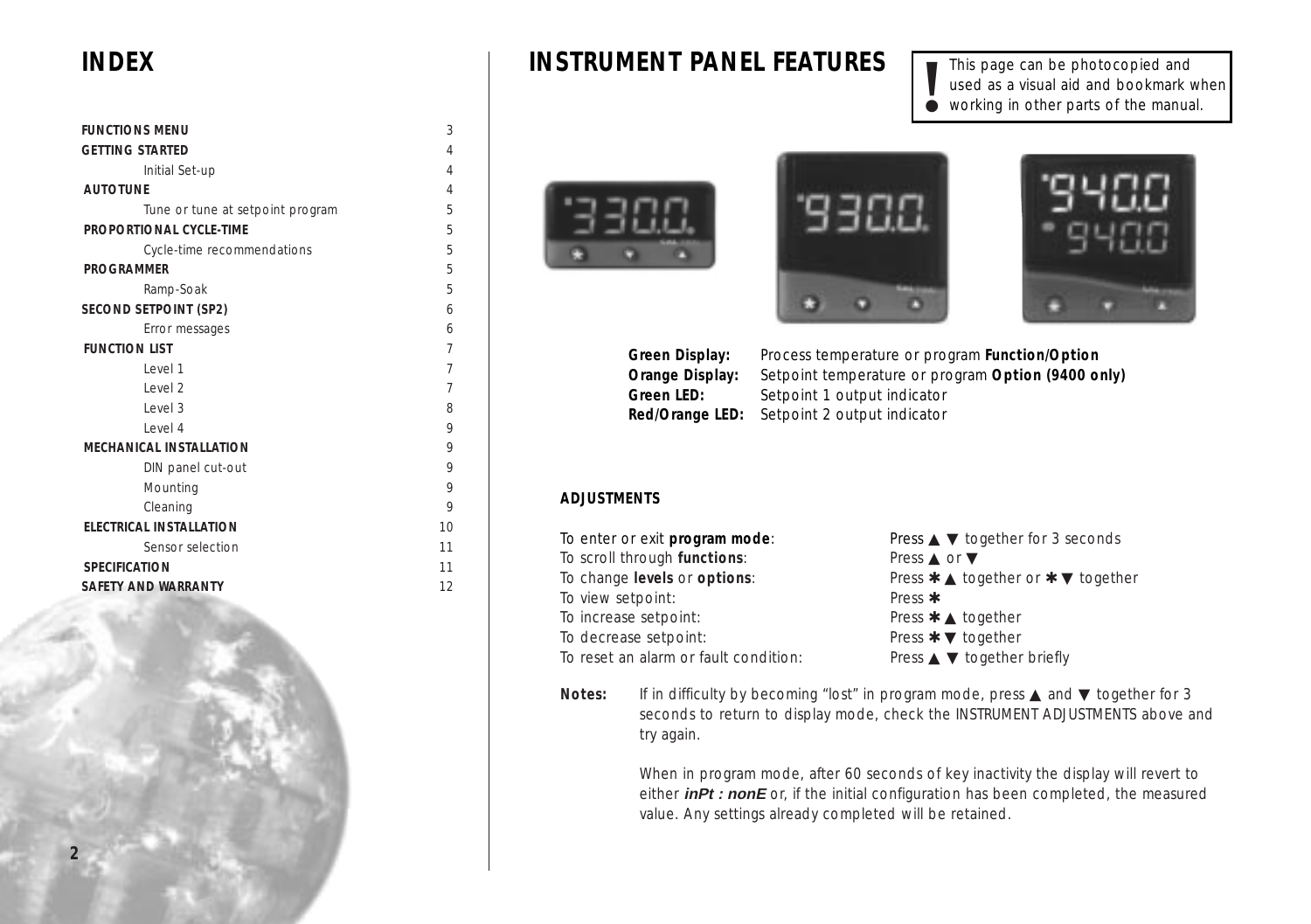This page can be photocopied and used as a visual aid and bookmark when **!** working in other parts of the manual.

<span id="page-2-0"></span>**FUNCTIONS MENU Range of Adjustment shown under description.** If applicable, factory settings shown in **bold**.

> **Note:** The letter K appears in the instrument display as the character  $\vdash$

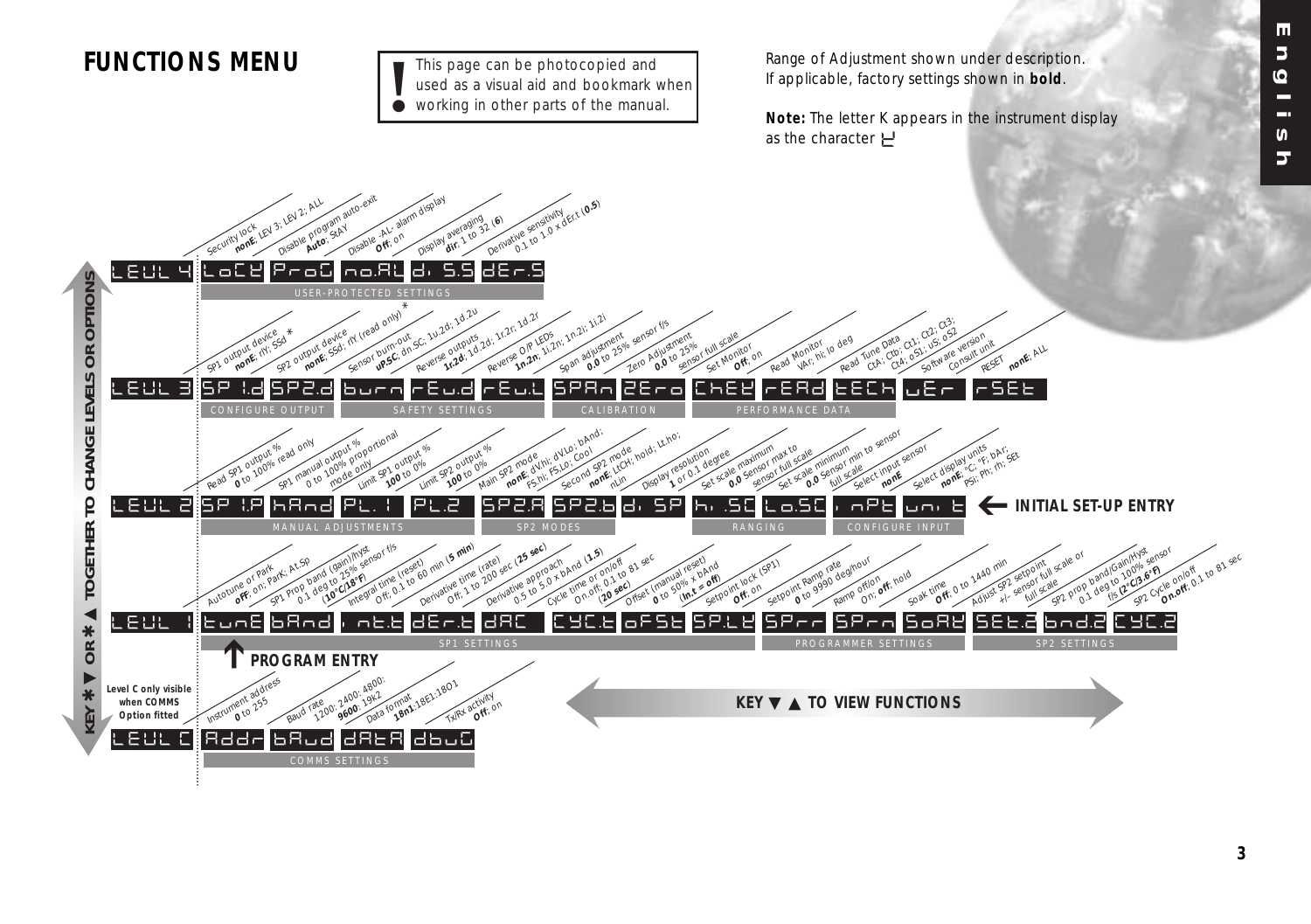# <span id="page-3-0"></span>**GETTING STARTED**

After power-up the controller requires programming with the following information:

**Type of Sensor** (See list of temperature sensors p.11)

**Operating unit** (See list of units p.8)

**Allocation of Output Device to SP1/SP2** (Relay or SSd)

#### **Temperature Setpoint**

When the above information has been programmed into the controller it will be operational with the following factory settings.

| Proportional band/Gain                  | 10°C/18°F |
|-----------------------------------------|-----------|
| Integral time/Reset                     | 5 mins    |
| Derivative time/Rate                    | 25 secs   |
| Proportional cycle-time                 | 20 secs   |
| (Typical setting for relay output)      |           |
| DAC Derivative approach control         | 1.5       |
| (Average setting for minimum overshoot) |           |

**The instruments covered in this manual may be fitted with either a single or a dual display. Where a single display shows more than one reading, it will alternate between them.**

#### **INITIAL SET-UP**

On power-up the controller will display the self test sequence followed by the initial display **inPt : nonE**

#### **1 Select input sensor.**

**Press and hold**  $\star$  **and use the ▲ or ▼ buttons to scroll through the sensor selection list** until the correct sensor is displayed. Release the buttons. The display will now read selected sensor type e.g. **inPt : tCs**

**Press** ▲ **once** The display will now read **unit : nonE**

#### **2 Select unit.**

**Press and hold \*** and use the ▲ or ▼ buttons to scroll through the unit selection list until the correct unit is displayed. Release the buttons. The display will read selected unit e.g. **unit : °C**

**Press** ▲ **once** The display will now read **SP1.d : nonE**



**Note: Dual Relay and Dual SSd Output Options Models have their outputs pre-configured. Move to Step 4.**

**Press and hold** ✱ and use the ▲ or ▼ buttons to select **SSd** or **rLY** as required. The controller will now read selected output device e.g. **SP1.d : SSd**

#### **4 To enter initial configuration into controller memory**

Press and hold both **▲** and ▼ buttons for 3 seconds. The display will now read ParK and measured variable (temperature) (eg. **23** ) **ParK** is displayed because a setpoint has not yet been entered.

#### **To display setpoint**

Press and hold ✱ The displays will now read **unit** (eg. **°C** ) and **<sup>0</sup>**

#### **To enter setpoint**

**Press and hold**  $★$  and use ▲ button to increase or ▼ button to decrease the reading and scroll to required setpoint value. (The digit roll-over rate increases with time).

#### **THE CONTROLLER IS NOW OPERATIONAL WITH FACTORY SETTINGS**

**Note:** For precise control of an application the controller may need to be TUNED. Please see the following section on AUTOTUNE

# **AUTOTUNE**

This is a single shot procedure to match the controller to the process. Select either **Tune** or **Tune at Setpoint** from the criteria given below.

The **Tune** program should be used when the load temperature is at or near ambient. The procedure will apply disturbances when the temperature reaches 75% of the setpoint value, causing overshoot which is monitored in order to adjust the **DAC** overshoot inhibit feature. Care should be taken to ensure that any overshoot is safe for the process.

The **Tune at Setpoint** program is recommended when:

- The process is already at setpoint and control is poor
- The setpoint is less than 100°C
- Re-tuning after a large setpoint change
- Tuning multi-zone and/or heat-cool applications.

**Notes**: **DAC** is not re-adjusted by Tune at setpoint. **Proportional Cycle Time** can be pre-selected before running the Autotune program. (see p5)

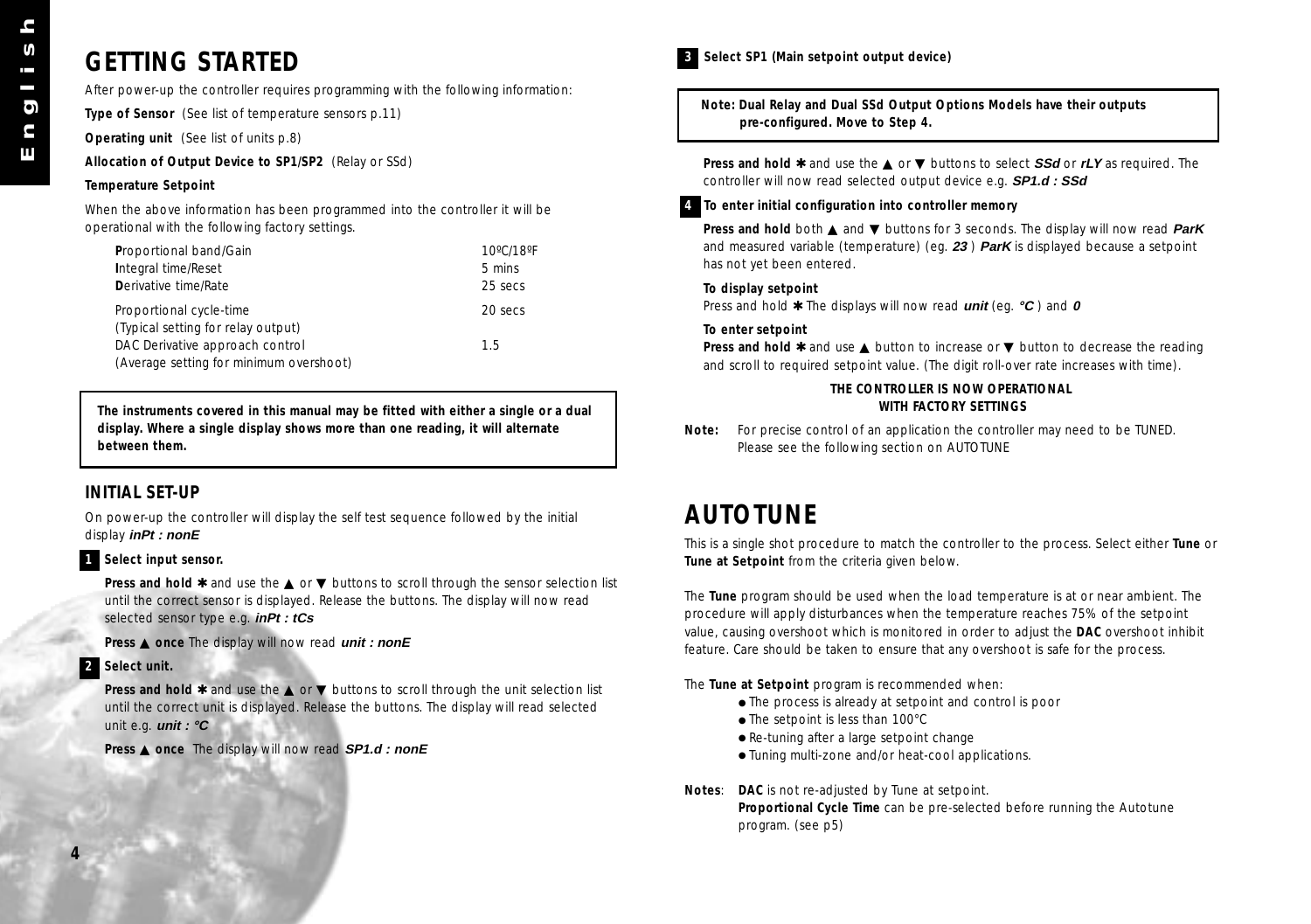<span id="page-4-0"></span>**Hereafter in the Manual the symbol (**▲▼**) signifies both buttons are held pressed for 3 seconds to ENTER or EXIT Program mode.**

#### **TUNE OR TUNE AT SETPOINT PROGRAM**

Enter program (▲▼) and from the display **tunE : oFF** press and hold ✱ and press ▲ to display **tunE : on** or **tunE : At.SP** Exit program mode (▲▼).

The **TUNE** program will now start. The display will show **tunE** as the process temperature climbs to setpoint.

**Note:** During tuning, the main setpoint (SP1) LED will flash.

When the **TUNE** or **TUNE AT SETPOINT** program is complete the PID values are entered automatically. The process temperature will rise to setpoint and control should be stable. If not, this may be because optimum cycle time is not automatically implemented. To set the cycle time see **PROPORTIONAL CYCLE-TIME**.

# **PROPORTIONAL CYCLE-TIME**

The choice of cycle-time is influenced by the external switching device or load. eg. contactor, SSR, valve. A setting that is too long for the process will cause oscillation and a setting that is too short will cause unnecessary wear to an electro-mechanical switching device.

#### **Factory set**

To use the 20 sec factory set cycle-time no action is needed whether autotune is used or not.

#### **To Manually Select AUTOTUNE Calculated CYCLE-TIME**

When AUTOTUNE is completed, enter program (▲▼) and select **CYC.t** in **Level 1**. The display will read **CYC.t : 20** (the factory setting).

To view the new calculated optimum value, press and hold both ✱ and ▼ buttons until indexing stops. The calculated value will be displayed eg. **A16**. If acceptable, exit program (▲▼) to implement this setting.

#### **To Pre-select Automatic Acceptance of AUTOTUNE Calculated CYCLE-TIME**

Before AUTOTUNE is initiated select **CYC.t** in **Level1**, press and hold both ✱ and ▼ buttons until indexing stops at **<sup>A</sup> – –**. Exit program (▲▼) to accept calculated value automatically.

#### **To Manually Pre-select Preferred CYCLE-TIME**

Before AUTOTUNE is initiated select **CYC.t** in **Level 1**, press and hold both ✱ and ▲ or ▼ buttons until indexing stops at preferred value then exit program (▲▼) to accept.

#### **CYCLE-TIME RECOMMENDATIONS**

| <b>Output Device</b>              | <b>Factory Setting</b> | <b>Recommended Minimum</b> |  |
|-----------------------------------|------------------------|----------------------------|--|
| Internal relay: rLY/rLY1/rLY2     | 20 seconds             | 10 seconds                 |  |
| Solid state drives: SSd/SSd1/SSd2 | 20 seconds             | $0.1$ seconds              |  |

# **PROGRAMMER**

#### **RAMP-SOAK**

This feature enables the controller to ramp up or down from current temperature to a target setpoint at a pre-determined rate. It then controls at the target setpoint for an adjustable soak period before switching off the SP1 output.



Set **Setpoint ramp rate (**0 to 9995 deg/hour)

From **SPrr** in Level 1, press and hold  $*$  and **△** or ▼ to scroll to required ramp rate.

Set **Soak** (if required) 0 to 1440 minutes

From  $\mathbf{SoAk}_{-}$  in Level 1, press and hold  $\ast$  and  $\blacktriangle$  or  $\nabla$  to scroll to required Soak time.

Set **Ramp on** (Off: On: Hold)

From **Sprn** in Level 1, press and hold ✱, then press ▲ to select **On**

Exit program (▲▼) to enter settings into memory and commence ramp to target setpoint.

**Notes:** In **Ramp on** configuration, if power is removed from the controller, the Ramp will re-start when power is restored.

The **Ramp hold** option suspends the ramp at its last value.

If no **Soak** period has been set, control at target setpoint continues indefinitely.

SP2 deviation alarms follow the ramp setpoint and can be used to alarm "out of limits" ramp rate.

#### **WARNING**

The Soak timer is triggered when the ramp setpoint reaches the target setpoint. If the ramp rate is set too fast for the process, the Soak timer will be triggered before the process temperature reaches the target setpoint.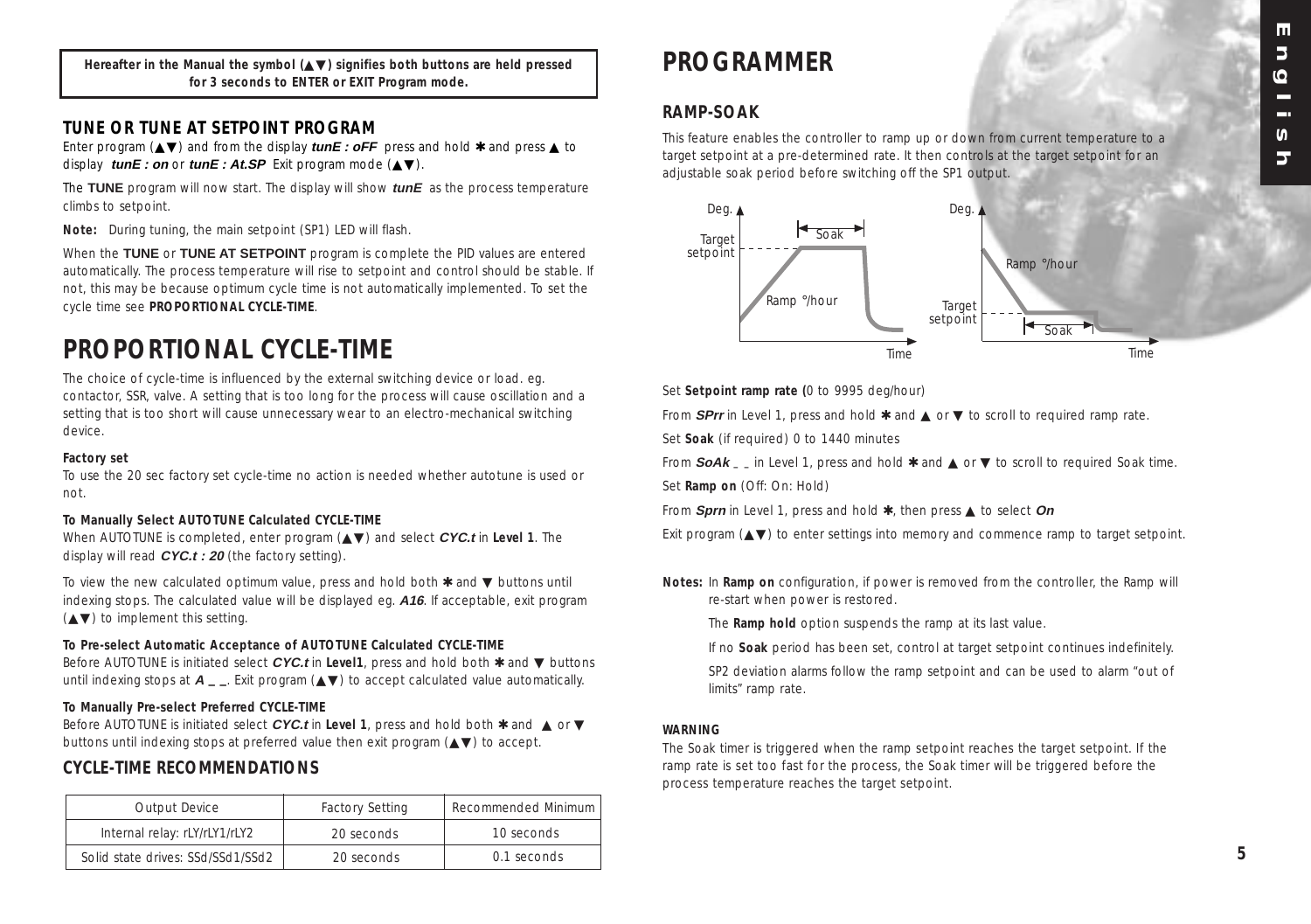# <span id="page-5-0"></span>**SECOND SETPOINT (SP2)**

#### **SECOND SETPOINT (SP2) Alarm Output**

Configure SP2 output to operate as an alarm from **SP2.A** in Level 2 and set the temperature alarm setting in **SEt.2** Level 1. The alarm will be triggered when the process temperature changes according to the options listed below.

**dV.hi** Rises above the main setpoint by the value inserted at **SEt.2**.

**dV.Lo** Falls below the main setpoint by the value inserted at **SEt.2**.

- **BAnd** Rises above or falls below the main setpoint by the value inserted at **SEt.2**.
- **FS.hi** Rises above the main setpoint by a **SEt.2** value that is greater than the setpoint.
- **FS.Lo** Falls below the main setpoint by a **SEt.2** value that is smaller than the setpoint.

#### **SUBSIDIARY SP2 MODE**

**6**

The following additional alarm functions can be added to the above alarm configurations using the features found in **SP2.b** in Level 2.

- LtCh Once activated, the alarms will latch and can be manually reset when the alarm condition has been removed.
- **Hold** This prevents any alarm operation on power-up and is automatically disabled once the process reaches setpoint in order to allow normal alarm operation.

#### **SECOND SETPOINT (SP2) Proportional control output**

Configure in **Level 1** using **CyC.2** to select proportional cycle time and **bnd.2** to adjust proportioning band. For Heat/Cool operation see Operating Manual.

In on/off mode, bnd.2 adjusts SP2 hysterisis.

#### **SP2 OUTPUT AND LED INDICATION STATES - IN ALARM CONDITION**



#### **SP2 ALARM ANNUNCIATOR**

When an SP2 alarm mode is selected in SP2.A the alarm annunciator **-AL-** is displayed, alternating with the process temperature, during alarm condition.

**Notes:** The alarm will be automatically reset when the temperature returns within the **bnd.2** setting in Level 1. The annunciator may be disabled by selecting function **no.AL : on** in level 4.

#### **SP2 in cool strategy**

See Full Operating Manual (ADVANCED SETTINGS)

#### **ERROR MESSAGES**

#### **SENSOR FAULT**

#### Display flashes: **inPt: FAiL**

| Indicates: | thermocouple burnout RTD/Pt100 open or short circuit or |
|------------|---------------------------------------------------------|
|            | negative over-range.                                    |
| Action:    | Check sensor/wiring                                     |

#### **NON-VOLATILE MEMORY ERROR**

| Display flashes: dAtA: FAIL |                                                    |
|-----------------------------|----------------------------------------------------|
| Action:                     | De-power briefly. Replace unit if problem persists |

#### **MANUAL POWER ERROR**

| Display flashes: hAnd: FAIL |                            |
|-----------------------------|----------------------------|
|                             | SP1 set to ON/OFF in CYC.t |
| Action:                     | Select proportional mode   |

#### **IMMEDIATE FAIL ON AUTOTUNE START**

Display flashes: **tunE : FAiL**

| Setpoint display 0      |  |
|-------------------------|--|
| 1. No setpoint entered. |  |

- Action: Enter setpoint 2. SP1 set to ON/OFF in **CyC.t**
- Action: Select proportional mode

Note: To reset and clear error press **AV** together briefly to cancel message.

#### **FAIL LATER DURING AUTOTUNE CYCLE**

The thermal characteristics of the load exceed the Autotune algorithm limits. The failure point indicated by any display 0.0 in **tech** e.g. Ctb = 0.0

- Action: 1. Change the conditions. eg. raise setpoint
	- 2. Try **tunE : At.SP**
	- 3. If the error message persists, call local CAL representative for advice.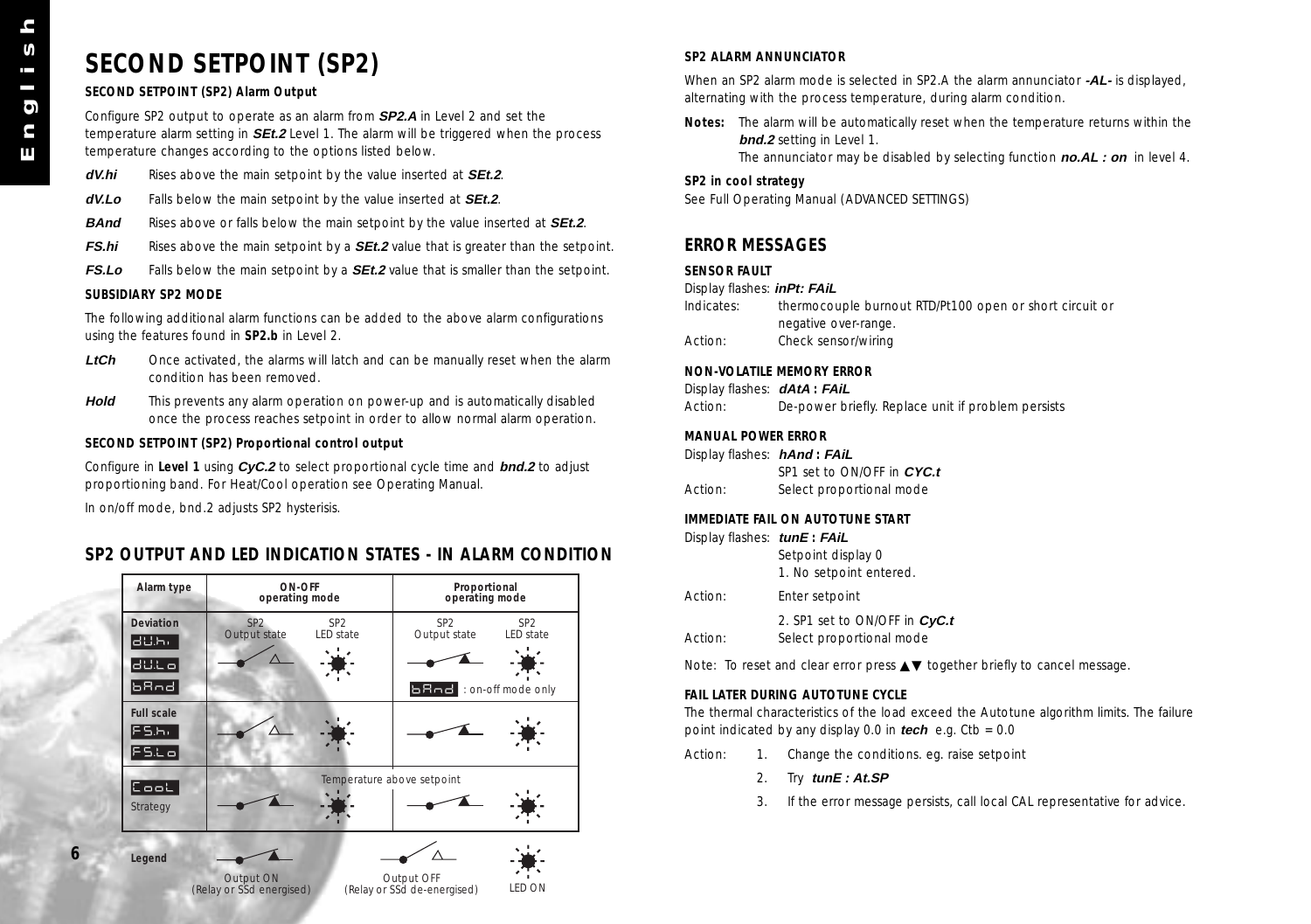# <span id="page-6-0"></span>**FUNCTION LIST (LEVELS 1 TO 4)**

**Note:** A Functions Menu is shown on [page 3.](#page-2-0)

## LEVEL 1 **LEUL** 1

**Function Options** *[Factory settings] shown in brackets* 

**SELECT AUTOTUNE** (see [pages 4/5\)](#page-3-0)

**tunE [oFF] on ParK At.Sp**

Used to switch the Autotune feature on and off, to select **ParK** or Autotune at setpoint. **ParK** temporarily turns the output(s) off. To use select **ParK** and exit program mode. To disable re-enter program at **tunE** and select **oFF**.

#### **SP1 OPERATING PARAMETERS**

**bAnD 0.1 to \* C/°F** [10°C/18°F]

#### **SP1 proportional band/Gain or Hysteresis**

\* 25% sensor maximum Proportional control eliminates the cycling of on-off control. Heater power is reduced, by time proportioning action, across the proportional band.

**int.t oFF 0.1 to 60 minutes** [5.0] **SP1 integral time/reset** Auto-corrects proportional control offset error

#### **dEr.t oFF 1 - 200 seconds** [25]

**SP1 derivate time/rate** Suppresses overshoot and speeds response to disturbances

**dAC** 0.5 - 5.0 x bAnd [1.5]

**SP1 derivative approach control dAC**

Tunes warm-up characteristics, independent of normal operating conditions, by controlling when derivative action starts during warm-up (smaller dAC value = nearer setpoint).

#### **CyC.t A – – on.oF 0.1 - 81 sec** [20]

**SP1 proportional cycle-time** (see [pages 9/10\)](#page-8-0) Determines the cycle rate of the output device for proportional control. Select **on.oF** for ON/OFF mode.

#### **oFSt [0] to \* °C/°F**

**SP1 offset/manual reset** \* ±50% **bAnd**. Applicable in proportional and ON/OFF mode with integral disable: **Int.t : oFF**.

#### **SP.LK [oFF] on**

**Lock main setpoint** Locks the setpoint preventing unauthorised adjustment.

### **PROGRAMMER SETTINGS** (see [page 5\)](#page-4-0)

**Function Contions Continues** *Continues CONTENS CONTENS EXECUTE: CONTENS CONTENS CONTENS CONTENS CONTENS CONTENS CONTENS CONTENS CONTENS CONTENS CONTENS CONTENS CONTENS CONTENS C* 

Sets the ramp rate

**SPrn on [oFF] hoLd** Switches the ramp on or off, or hold at last ramp value

**SPrr [0] to 9995 deg/hour**

**SoAK – – [oFF] 0 to 1440 min** Sets the soak time

#### **SP2 OPERATING PARAMETERS** (see [page 6\)](#page-5-0)

| SEt.2<br>the contract of the contract of |  |  |
|------------------------------------------|--|--|
|                                          |  |  |

**SEt.2 0 to \* °C/°F** [0]

**Adjust SP2 setpoint** \* Deviation Alarms **DV.hi, DV.Lo, bAnd** 25% sensor maximum.

\* Full scale alarms **FS.hi, FS.Lo** sensor range f/s

#### **bnd.2 0.1 - \* °C/°F** [2.0 °C/3.6°F] **Adjust SP2 hysteresis or proportional band/gain** (see **CyC.2** setting)

\* 25% sensor f/s

#### **CyC.2 [on.oFF] 0.1–81 seconds Select SP2 ON/OFF or proportional cycle-time**

Select on.oFF for ON/OFF mode, or the cycle rate of SP2 output device for proportional mode.

## LEVEL 2 **LE<del>UL</del> 2**

#### **MANUAL CONTROL MODES**

**SPI.P 0 to 100 % 'read only' Read SP1 output percentage power**

**hAnd [oFF] 1 to 100 % (not in ON/OFF) SP1 manual percentage power control**

For manual control should a sensor fail. Record typical **SP1.P** values beforehand.

**PL.1 100 to 0 % duty cycle** [100]

**Set SP1 power limit percentage** Limits maximum SP1 heating power during warm-up and in proportional band.

**PL.2 100 to 0 % duty cycle** [100] **Set SP2** percentage power limit (cooling)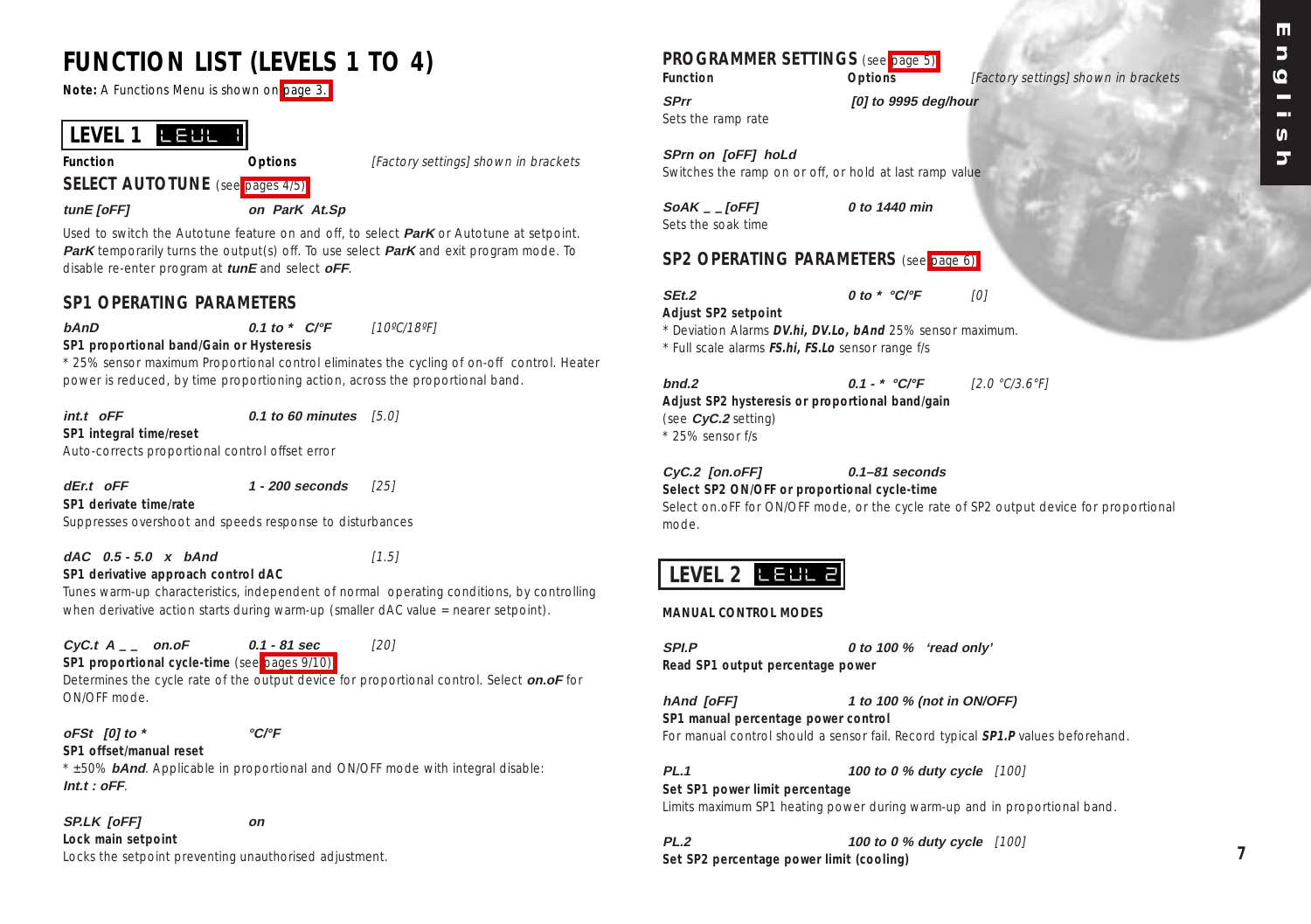<span id="page-7-0"></span>

| SP2 OPERATING MODES (see page 6)        |                                                                                                        |                                         | burn Sensor burn-out/break protection<br>Caution: Settings affect fail safe state. |                                                  |                 |                                                                                               |
|-----------------------------------------|--------------------------------------------------------------------------------------------------------|-----------------------------------------|------------------------------------------------------------------------------------|--------------------------------------------------|-----------------|-----------------------------------------------------------------------------------------------|
|                                         |                                                                                                        |                                         |                                                                                    |                                                  | SP <sub>1</sub> | SP <sub>2</sub>                                                                               |
| <b>Function</b>                         | <b>Options</b><br>[Factory settings] shown in brackets                                                 |                                         |                                                                                    | [uP.SC]                                          | Upscale         | Upscale                                                                                       |
|                                         |                                                                                                        |                                         | dn.SC                                                                              |                                                  | Downscale       | Downscale                                                                                     |
| SP2.A [nonE]                            | dV.hi dV.Lo bAnd FS.hi FS.Lo Cool                                                                      |                                         | 1u.2d                                                                              |                                                  | Upscale         | Downscale                                                                                     |
| Main SP2 operating mode                 |                                                                                                        |                                         |                                                                                    |                                                  |                 |                                                                                               |
|                                         |                                                                                                        |                                         | 1d.2u                                                                              |                                                  | Downscale       | Upscale                                                                                       |
| SP2.b [nonE]                            | LtCh hoLd nLin                                                                                         |                                         |                                                                                    |                                                  |                 |                                                                                               |
| Subsidiary SP2 mode: latch/sequence     |                                                                                                        |                                         | rEu.d Select output modes: Direct/Reverse                                          |                                                  |                 |                                                                                               |
| Non-linear cool proportional band       |                                                                                                        |                                         | Caution: Settings affect fail safe state.                                          |                                                  |                 |                                                                                               |
| <b>INPUT SELECTION AND RANGING</b>      |                                                                                                        |                                         |                                                                                    |                                                  | SP <sub>1</sub> | SP <sub>2</sub>                                                                               |
|                                         |                                                                                                        |                                         | [1r.2d]                                                                            |                                                  | Reverse         | Direct                                                                                        |
| dl.SP [1] 0.1                           |                                                                                                        |                                         | 1d.2d                                                                              |                                                  | Direct          | Direct                                                                                        |
|                                         | Select display resolution: for display of process temperature, setpoint, OFSt, Set.2, hi.SC,           |                                         | 1r.2r                                                                              |                                                  | Reverse         | Reverse                                                                                       |
| LoSC.                                   |                                                                                                        |                                         | 1d.2r                                                                              |                                                  | Direct          | Reverse                                                                                       |
|                                         |                                                                                                        |                                         |                                                                                    |                                                  |                 |                                                                                               |
| hi.SC sensor minimum [sensor maximum]   |                                                                                                        |                                         |                                                                                    | Select Reverse on SP1 for heating and Direct for |                 |                                                                                               |
| °C/°F                                   |                                                                                                        |                                         |                                                                                    | cooling applications.                            |                 |                                                                                               |
| Set full scale                          |                                                                                                        |                                         |                                                                                    |                                                  |                 |                                                                                               |
|                                         |                                                                                                        |                                         | rEu.L Select SP1/2 LED indicator modes                                             |                                                  |                 |                                                                                               |
| Lo.SC [sensor minimum] sensor maximum   |                                                                                                        |                                         |                                                                                    |                                                  | SP <sub>1</sub> | SP <sub>2</sub>                                                                               |
| °C/°F                                   |                                                                                                        |                                         |                                                                                    | [1n.2n]                                          | Normal          | Normal                                                                                        |
| Set scale minimum (default 0°C or 32°F) |                                                                                                        |                                         | 1i.2n                                                                              |                                                  | Invert          | Normal                                                                                        |
|                                         |                                                                                                        |                                         | 1n.2i                                                                              |                                                  | Normal          | Invert                                                                                        |
| inPt Select input sensor [nonE]         |                                                                                                        |                                         | 1i.2i                                                                              |                                                  | Invert          | Invert                                                                                        |
| (See SENSOR SELECTION table, page 11)   |                                                                                                        |                                         |                                                                                    |                                                  |                 |                                                                                               |
|                                         |                                                                                                        | <b>SPAn [0.0]</b>                       | to $±25%$ sensor maximum                                                           |                                                  |                 |                                                                                               |
| unit [nonE]                             | °C °F bAr Psi Ph rh SEt                                                                                |                                         |                                                                                    |                                                  |                 |                                                                                               |
| Select °C/°F or process units           |                                                                                                        | Sensor span adjust                      |                                                                                    |                                                  |                 |                                                                                               |
|                                         |                                                                                                        |                                         |                                                                                    |                                                  |                 | For recalibrating to align readings with another instrument e.g. External Meter, data logger. |
|                                         |                                                                                                        |                                         | See Full Operating Manual (ADVANCED SETTINGS).                                     |                                                  |                 |                                                                                               |
| LEVEL 3 <b>LEUL E</b>                   |                                                                                                        |                                         |                                                                                    |                                                  |                 |                                                                                               |
|                                         |                                                                                                        | ZEro                                    | [0.0] to ±25% sensor f/s                                                           |                                                  |                 |                                                                                               |
| <b>OUTPUT CONFIGURATION</b>             |                                                                                                        |                                         | Zero sensor error (see Sensor span adjust above).                                  |                                                  |                 |                                                                                               |
|                                         |                                                                                                        |                                         |                                                                                    |                                                  |                 |                                                                                               |
|                                         | Note: 'Read only' after initial configuration. <b>rSET ALL</b> full reset to factory settings required | ChEK [oFF]                              | on                                                                                 |                                                  |                 |                                                                                               |
| to change SP1.d subsequently.           |                                                                                                        |                                         | Select control accuracy monitor                                                    |                                                  |                 |                                                                                               |
|                                         |                                                                                                        |                                         |                                                                                    |                                                  |                 |                                                                                               |
| SP1.d [nonE] rLY SSd                    | rLY1 rLY2 SSd1                                                                                         | rEAD [Var]                              | hi<br>Lo                                                                           |                                                  |                 |                                                                                               |
| Select SP1 output device                |                                                                                                        | Read control accuracy monitor           |                                                                                    |                                                  |                 |                                                                                               |
|                                         |                                                                                                        |                                         |                                                                                    |                                                  |                 |                                                                                               |
|                                         |                                                                                                        | tECh [Ct A]                             | $CTb$ $Ct1$ $Ct2$ $Ct3$ $Ct4$ $oS1$                                                |                                                  | uS              | oS 2                                                                                          |
| SP2.d [nonE] SSd rLY                    | rLY2 rLY1 SSd2                                                                                         |                                         | Read Autotune tuning cycle data (see Operating Manual)                             |                                                  |                 |                                                                                               |
| Read SP2 output device                  |                                                                                                        |                                         |                                                                                    |                                                  |                 |                                                                                               |
| (read only)                             |                                                                                                        | $\sim$ $\sim$ $\sim$ $\sim$<br>$\cdots$ |                                                                                    |                                                  |                 |                                                                                               |

**UEr Software version number**

**Resets all functions to factory settings**

**Caution:** This selection will lose all of the current settings.

**rSET [nonE] ALL**

**Dual Relay** and **Dual SSd** output options are factory set.<br>Note: (when in initial configuration only)Hold ★ and ▲ or ▼ for 10 seconds to move to or from output devices in shaded portion.

**8**

S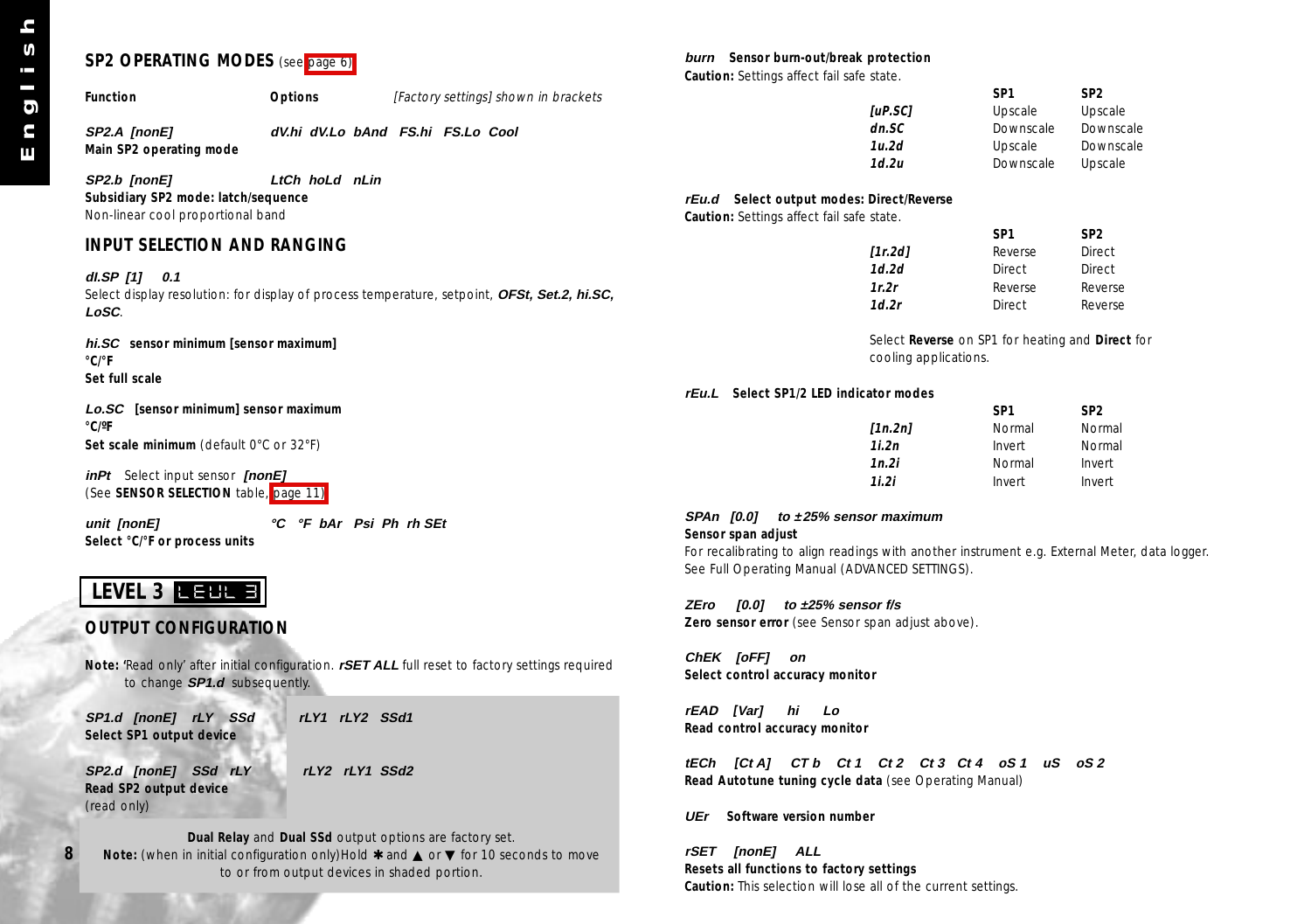#### ш **English** Б  $\boldsymbol{\omega}$ — S. ᢖ

# <span id="page-8-0"></span>LEVEL 4 <mark>LE<del>UL</del> 닉</mark>

Access to level 4 is gained through **UEr** in level 3. Press and hold ▲ and ▼ for 10 seconds.

Enter level 4 at **Lock**, release ▲ and ▼ together. Display reads **LoCK nonE**

#### **Program security using Lock**

Select from three **Lock** options: Press and hold **∗**, press **▲** to index.

| LEV.3      | locks level 3 and 4 only- Technical Functions.   |
|------------|--------------------------------------------------|
| LEV.2      | locks levels 2, 3 and 4 only - Configuration and |
|            | <b>Technical Functions.</b>                      |
| <b>AII</b> | locks all functions $I_0CK$ ALL                  |

**Note:** Locked functions and options may be read.

Press ▼ to access following functions

Function **Continuity** Options *[Factory settings] shown in brackets* 

**ProG [Auto] StAY**

Program mode auto-exit switch

Auto-exit returns display to normal if 60 seconds of key inactivity, select **StAY** to disable

**no.AL [oFF] on** Disable SP2 alarm annunciator -AL-Select on to disable -AL-

**di.SS dir 1 to 32** [6] Display sensitivity  $dir =$  direct display of input  $1 =$  maximum,  $32 =$  minimum sensitivity

**dEr.S 0.1 to 1.0** [0.5]

Derivative sensitivity

# **MECHANICAL INSTALLATION**

The Controllers are designed to be mounted either in a 1/16 or a 1/32 DIN panel cutout. The units are sleeve mounted with the front bezel assembly rated NEMA4/IP66 provided that:

- the panel is smooth and the panel cutout is accurate;
- the mounting instructions are carefully followed.

### **DIN PANEL CUTOUT**

**1/16 DIN**: 45.0mm +0.6 / 0.0 wide, 45.0mm +0.6 / 0.0 high **1/32 DIN**: 45.0mm +0.6 / -0 wide, 22.2mm +0.3 / -0 high **Maximum panel thickness** 9.5mm **Minimum spacing** 20mm vertical, 10mm horizontal

#### **MOUNTING**

#### **To mount a Controller proceed as follows:**

- 1 Check that the controller is correctly orientated and then slide the unit into the cutout.
- 2 Slide the panel clamp over the controller sleeve pressing it firmly against the panel until the controller is held firmly.
- 3 The controller front bezel and circuit board assembly can be unplugged from the sleeve. Grasp the bezel firmly by the recesses on each side and pull. A screwdriver can be used as a lever if required.
- 4 When refitting the bezel assembly it is important to press it firmly into the sleeve until the latch clicks in order to compress the gasket and seal to NEMA4X/IP66.

#### **CLEANING**

Wipe down with damp cloth (water only)

**Note:** The controller should be isolated before removing or refitting it in the sleeve, and electrostatic precautions should be observed when handling the controller outside the sleeve.

#### **DIMENSIONS: MODELS 3300 / 9300 / 9400**

| Model | Bezel* |        | <b>Behind Panel</b> |        | Behind panel<br>Overall |         |
|-------|--------|--------|---------------------|--------|-------------------------|---------|
|       | Width  | Height | Width               | Height | Length                  | Length* |
| 3300  | 51.0   | 28.5   | 44.8                | 22.0   | 116.2                   | 106.7   |
| 9300  | 51.0   | 51.0   | 44.8                | 44.8   | 116.2                   | 106.7   |
| 9400  | 51.0   | 51.0   | 44.8                | 44.8   | 116.2                   | 106.7   |

Dimensions in mm \* includes gasket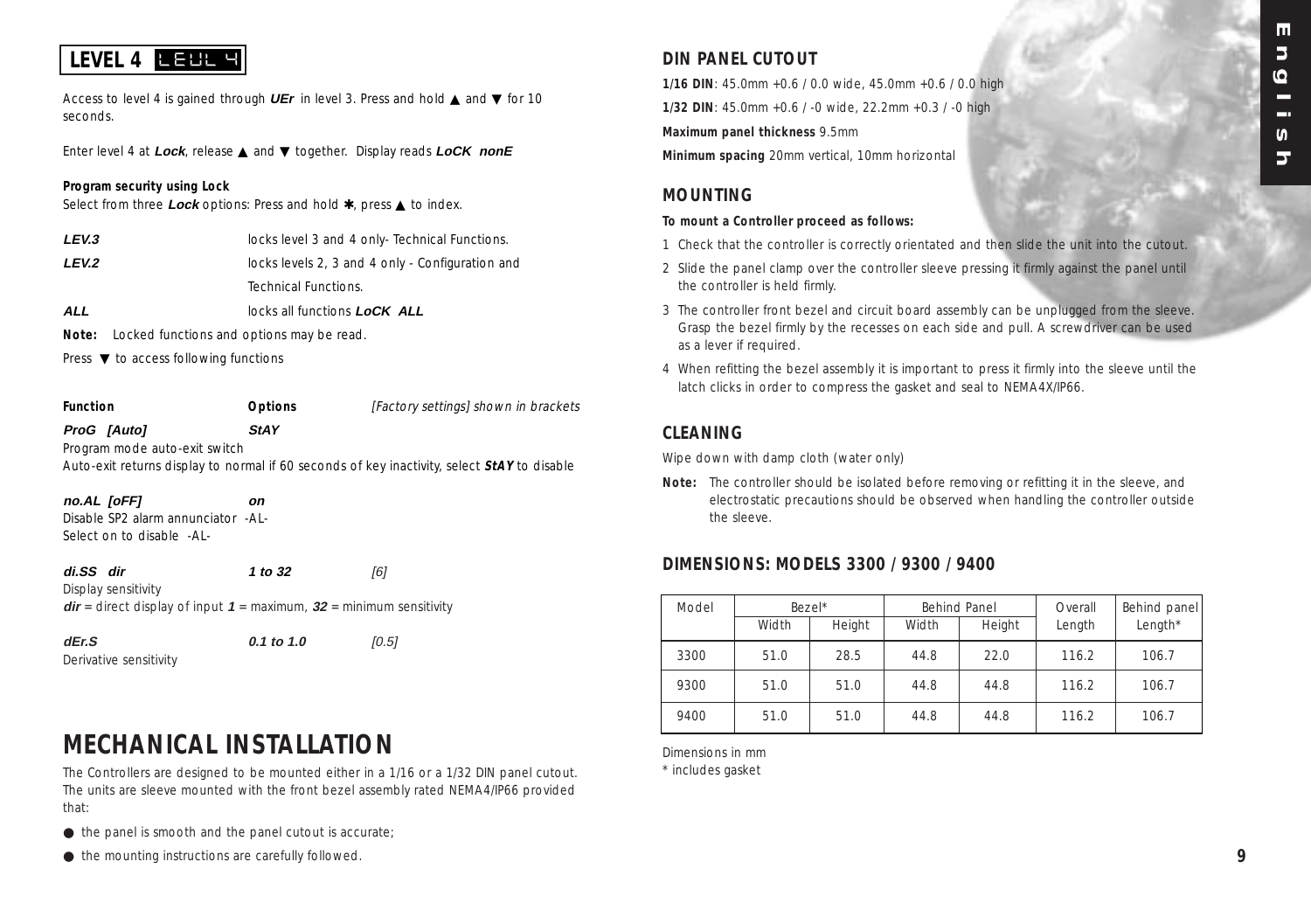# <span id="page-9-0"></span>**ELECTRICAL INSTALLATION**

(See important Safety Information [page 12\)](#page-11-0)

#### **OUTPUT DEVICES**

Two of the following output devices are fitted to the controllers, depending on the model.

**1 Solid state relay drive (SSd/SSd1/SSd2)**

5Vdc +0/-15%, 15mA non isolating

To switch a remote SSR (or logic)

**2 Miniature power relay (rLY/rLY1)** 2A/250V AC resistive, Form A/SPST contacts.

**3 Sub miniature power relay (rLY2)** 1A/250V AC resistive, Form A/SPST contacts.

#### **OUTPUT DEVICE ALLOCATION**

Any of the available outputs may be chosen for the main setpoint (SP1), the remaining device being automatically allocated to the second setpoint (SP2).

**Dual relay or dual SSd output models are available to order. Please contact your local CAL distributor for details.**

**Designed for use with the following supply voltages:**

**1). 100 - 240V 50-60 Hz 4.5 VA (nominal) +/-10% maximum permitted fluctuation**

**2). 12V - 24V (AC/DC) +/-20% 4.5 VA Polarity not required**

#### **WIRING THE CONNECTOR**

Prepare the cable carefully, remove a maximum of 8mm insulation and ideally tin to avoid bridging. Prevent excessive cable strain. Maximum recommended wire size: 32/0.2mm 1.0mm2 (18AWG).

### **INDUCTIVE LOADS**

To prolong relay contact life and suppress interference it is recommended engineering practice to fit a snubber (0.1uf/100 ohms) between terminals 5 and 6.

#### **CAUTION:**

**Snubber leakage current can cause some electro-mechanical devices to be held ON. Check with the manufacturers specifications.**

#### EN61010 - /CSA 22.2 No 1010.1 92

Compliance shall not be impaired when fitted to the final installation.

Designed to offer a minimum of Basic Insulation only.

The body responsible for the installation is to ensure that supplementary insulation suitable for Installation Category II or III is achieved when fully installed.

To avoid possible hazards, accessible conductive parts of the final installation should be protectively earthed in accordance with EN6010 for Class 1 Equipment.

Output wiring should be within a Protectively Earthed cabinet.

Sensor sheaths should be bonded to protective earth or not be accessible.

Live parts should not be accessible without the use of a tool.

When fitted to the final installation, an IEC/CSA APPROVED disconnecting device should be used to disconnect both LINE and NEUTRAL conductors simultaneously.

A clear instruction shall be provided not to position the equipment so that it is difficult to operate the disconnecting device.

#### **TYPICAL CONNECTION DIAGRAM**

In this example the SSR driver output is allocated to SP1 and wired to switch the load (heater) using an SSR.

**F1 Fuse:** 1A time lag type to IEC127. CSA/UL rating 250Vac

**F2 Fuse:** High Rupture Capacity (HRC) Suitable for maximum rated load current

**S1 Switch:** IEC/CSA/UL Approved disconnecting device

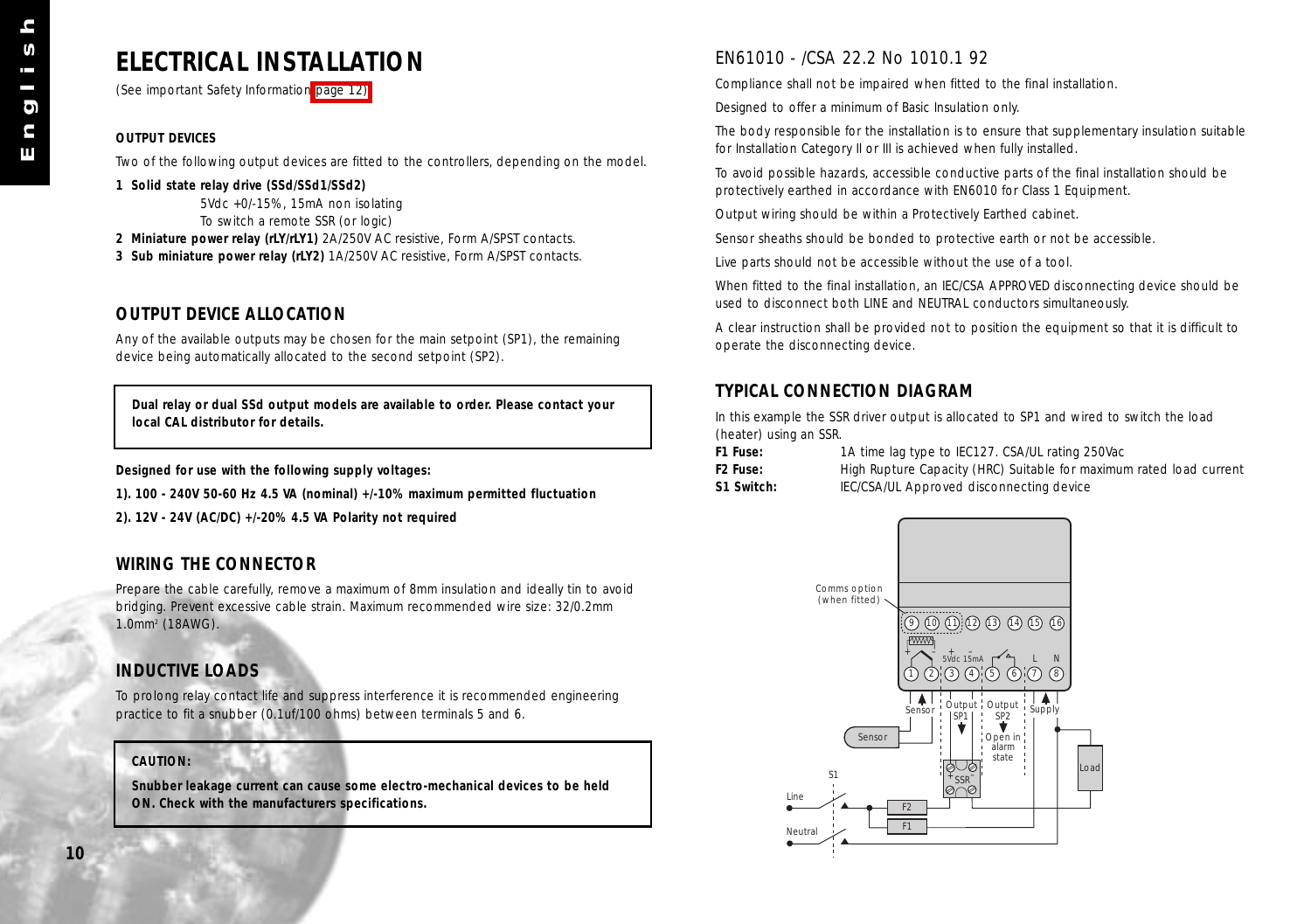#### <span id="page-10-0"></span>**SENSOR SELECTION**

| Thermocouples             | Description      | Sensor range           | Linearity |
|---------------------------|------------------|------------------------|-----------|
| tC b                      | Pt-30%Rh/Pt-6%Rh | 0 to 1800 $^{\circ}$ C | $2.0*$    |
| tC E                      | Chromel/Con      | 0 to 600 $^{\circ}$ C  | 0.5       |
| tC J                      | Iron/Constantan  | 0 to 800 $^{\circ}$ C  | 0.5       |
| tC K                      | Chromel/Alumel   | $-50$ to 1200 °C       | $0.25*$   |
| tC L                      | Fe/Konst         | 0 to 800 $^{\circ}$ C  | 0.5       |
| tC n                      | NiCrosil/NiSil   | $-50$ to 1200 °C       | $0.25*$   |
| tC r                      | Pt-13%Rh/Pt      | 0 to $1600 °C$         | $2.0*$    |
| tCs                       | Pt-10%Rh/Pt      | 0 to $1600 °C$         | $2.0*$    |
| tC t                      | Copper/Con       | $-200/250 °C$          | $0.25*$   |
| Resistance<br>thermometer |                  |                        |           |
| rtd                       | Pt100/RTD-2      |                        | $0.25*$   |

#### **Linear process inputs (Input mV range: 0 to 50mV)**

| <b>Displays</b>  | $0 - 20mV$ | $4 - 20mV$ | setpoint limits |        |
|------------------|------------|------------|-----------------|--------|
| Lin1             | $0 - 100$  |            | $0 - 400$       | ± 0.5% |
| Lin <sub>2</sub> |            | $0 - 100$  | $-25 - 400$     | ± 0.5% |
| Lin3             | $0 - 1000$ |            | $0 - 3000$      | ± 0.5% |
| Lin4             |            | $0 - 1000$ | $-250 - 3000$   | ± 0.5% |
| Lin5             | $0 - 2000$ |            | $0 - 3000$      | ± 0.5% |

#### **Notes:** 1 Linearity: 5-95% sensor range

2 \* Linearity B:5° (70º - 500°C) K/N:1° >350°C exceptions: R/S: 5°<300°C T:1° <- -25° >150°C RTD/Pt100: 0.5° <-100°C

# **SPECIFICATION**

#### **Thermocouple**

9 types Standards: IPTS/68/DIN 43710 External resistance: 100Ω maximum

#### **Resistance thermometer**

RTD-2/Pt100 2 wire<br>Standards:

CJC rejection: 20:1 (0.05°/°C) typical

Standards: DIN 43760 (100Ω 0°C/138.5Ω 100°C Pt) Bulb current: 0.2mA maximum

#### **Linear process inputs**

mV range: 0 to 50mV

#### **Applicable to all inputs SM = sensor maximum**

Calibration accuracy:  $\pm 0.25\%$ SM  $\pm 1^{\circ}$ C Sampling frequency: input 10Hz, CJC 2 sec.

Series mode rejection: 60dB, 50-60Hz Temperature coefficient: 150ppm/°C SM

**Output devices**

### **General**

#### **Environmental**

Humidity: Max 80% Altitude: up to 2000M Pollution: Degree ll Protection: NEMA 4X, IP66

EMC immunity: EN50082-2 Weight: 130g (4.2 oz)

Common mode rejection: Negligible effect up to 140dB, 240V, 50-60Hz Reference conditions: 22°C ±2°C, rated voltage after 15 minutes settling time.

SSd/SSd1/SSd2: solid state relay driver: To switch a remote SSR 5Vdc +0/-15% 15mA non-isolated Miniature power relay: form A/SPST contacts (AqCdO) rLY and rLY1: 2A/250ac resistive load rLY2: 1A/250ac resistive load

Displays: Upper, 4 Digits, high brightness green LED. 10mm (0.4") high. Lower, 4 Digits, Orange LED. 9mm (0.35") high (9400 only) Digital range -199 to 9999 Hi-res mode -199.9 to 999.9

LED output indicators - flashing SP1 square, green; SP2 round, red Keypad: 3 elastomeric buttons

Installation: Categories II and III EMC emission: EN50081-1 FCC Rules 15 subpart J Class A Ambient: 0-50ºC (32-130°F) Mouldings: flame retardant polycarbonate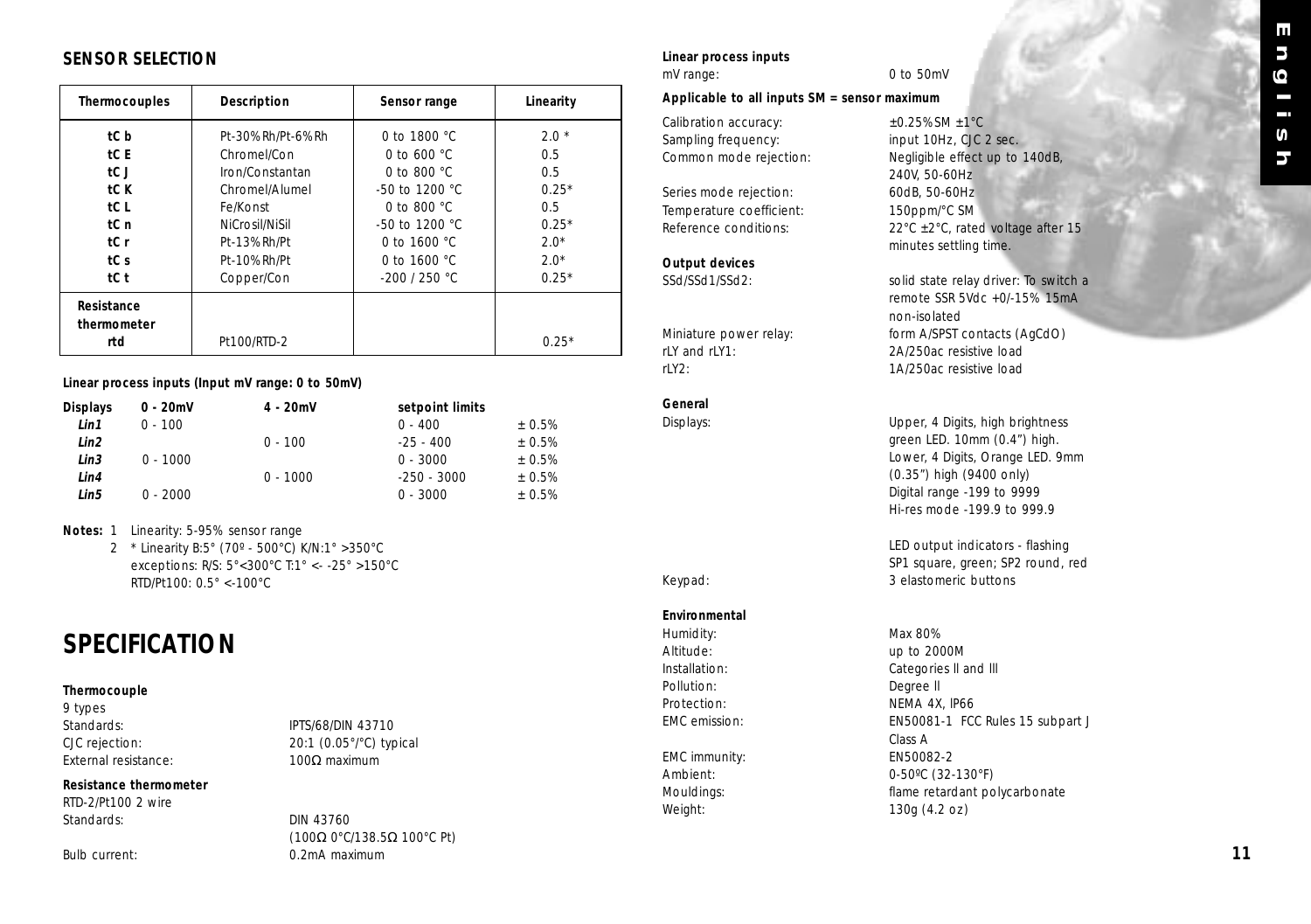# <span id="page-11-0"></span>**SAFETY AND WARRANTY INFORMATION**



Designed for use: UL873 - only in products where the acceptability is determined by Underwriters Laboratories Inc. EN61010-1 / CSA 22.2 No 1010.1 - 92 To offer a minimum of Basic Insulation only. Suitable for installation within Catagory II and III and Pollution Degree 2.

#### SEE ELECTRICAL INSTALLATION [Page 10](#page-9-0)

It is the responsibility of the installation engineer to ensure this equipment is installed as specified in this manual and is in compliance with appropriate wiring regulations.

#### **CONFIGURATION**

All functions are front selectable, it is the responsibility of the installing engineer to ensure that the configuration is safe. Use the program lock to protect critical functions from tampering.

#### **ULTIMATE SAFETY ALARMS**

Do not use SP2 as the sole alarm where personal injury or damage may be caused by equipment failure.

#### **WARRANTY**

CAL Controls warrant this product free from defect in workmanship and materials for three (3) years from date of purchase.

- 1 Should the unit malfunction, return it to the factory. If defective it will be repaired or replaced at no charge.
- 2 There are no user-servisable parts in this unit. This warranty is void if the unit shows evidence of being tampered with or subjected to excessive heat, moisture, corrosion or other misuse.
- 3 Components which wear, or damage with misuse, are excluded e.g. relays.
- 4 CAL Controls shall not be responsible for any damage or losses however caused, which may be experienced as a result of the installation or use of this product. CAL Controls liability for any breach of this agreement shall not exceed the purchase price paid E. & O.E.

#### **Copyright CAL Controls Ltd. 1999**

Not to be reproduced without prior written permission from CAL Controls Ltd. Whilst every effort has been made to ensure the accuracy of the specifications contained in this manual, due to our policy of continuous development, CAL Controls Ltd reserves the right to make changes without prior notice.